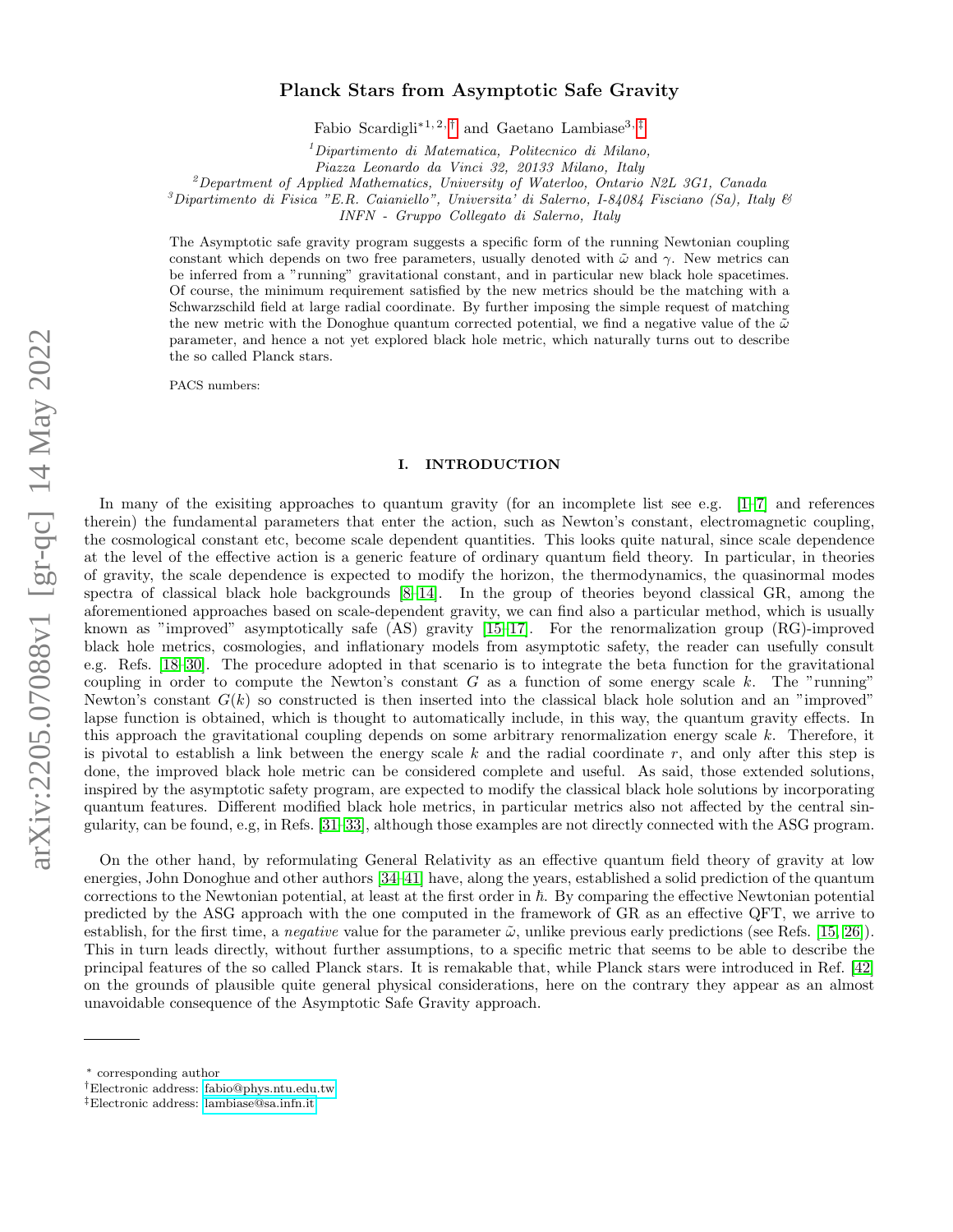The paper is organized as follows. In the next Section we shortly recall the main results of the renormalization group approach leading to the ASG-improved classical Newtonian potential, as well to the ASG-modification of the Schwarzschild metric. In Section III we give a precise evaluation of the ASG parameters. Section IV is devoted to discuss the features of the ASG-improved Schwarzschild metric, and then Section V discusses the "prediction" of the Planck star model. In Sections VI, VII, VIII, IX we study, respectively, temperature, specific heat, emission rate equation, and thermodynamic entropy of this ASG-improved Schwarzschild/Planck star metric. The last Section contains some quick hints to the phenomenology of these objects (and related references), and the conclusions.

Here we work in units where  $c = k_B = 1$ , and  $\ell_P$  is the Planck length defined as  $G\hbar = \ell_P^2$ . Then of course the Planck mass  $m_P$  satisfies  $2Gm_P = \ell_P$  and  $\hbar = 2m_P \ell_P$ .

### II. BLACK HOLE METRICS FROM RUNNING NEWTONIAN COUPLING

With reference to [\[15\]](#page-12-4), we can say that the main steps towards the construction of a renormalization group improved Schwarzschild metric are essentially three: first, we integrate the beta function for the gravitational coupling to compute Newton's constant as a function of some energy scale k, namely  $G(k)$ . After that, a link between the energy scale k and the radial coordinate r must be established, the so called "identification of the infrared cutoff", namely  $k = k(r)$ . Finally, the  $G(r)$  Newton's constant so obtained is inserted into the classical black hole solution and we arrive to an improved lapse function of the metric. Only after this final step the complete metric of a "renormalization improved" black hole becomes concretely usable for explicit calculations. The above steps are detailed, for example, in Refs. [\[15,](#page-12-4) [43\]](#page-13-6).

So, the basic idea of the AS gravity approach in order to obtain the renormalization improved, classical Newtonian or general relativistic, solutions is to replace everywhere the numerical Newton constant G with the 'running constant'  $G(r)$ , whose explicit form is given by [\[15\]](#page-12-4)

<span id="page-1-0"></span>
$$
G(r) = \frac{Gr^3}{r^3 + \tilde{\omega}G\hbar \left(r + \gamma GM\right)},\tag{1}
$$

where, in accordance with our conventions,  $c = k_B = 1$  and we retained  $\hbar$ . Here  $\tilde{\omega}$  and  $\gamma$  are dimensionless numerical parameters, whose concrete value will be discussed later.

The line element for the spherically symmetric, Lorentzian metric preserves the usual form, that is

<span id="page-1-4"></span>
$$
ds^{2} = F(r)dt^{2} - F(r)^{-1}dr^{2} - r^{2} d\Omega^{2},
$$
\n(2)

where r is the radial coordinate, and  $d\Omega^2 = d\theta^2 + \sin^2\theta d\phi^2$  is the line element of the unit two-sphere. But now, according to the above prescriptions, the lapse function  $F(r)$  of our ASG improved Schwarzschild geometry reads

<span id="page-1-1"></span>
$$
F(r) = 1 - \frac{2MG(r)}{r} = 1 - \frac{2GMr^2}{r^3 + \tilde{\omega}G\hbar(r + \gamma GM)},
$$
\n(3)

with  $G(r)$  given by [\(1\)](#page-1-0) and M the mass of the black hole. Of course, we suppose  $\tilde{\omega} \neq 0$ , otherwise we would go back to the standard Schwarzschild metric. Two very important limiting cases should be considered. The first corresponds to the low energy scales  $(r \to \infty, \text{ or } k \to 0)$ , which implies

<span id="page-1-3"></span>
$$
F(r \to \infty) \simeq 1 - \frac{2GM}{r},\tag{4}
$$

so the standard Schwarzschild metric at large distances is recovered, and this behavior is independent from the values of  $\tilde{\omega}$  and  $\gamma$ .

The second corresponds to the high energy scales  $(r \to 0, \text{ or } k \to \infty)$ . Here we have to distinguish two subcases. If  $\gamma \neq 0$ , then

<span id="page-1-2"></span>
$$
F(r \to 0) \simeq 1 - \frac{2r^2}{\tilde{\omega}\gamma G\hbar},\qquad(5)
$$

and thus the lapse function corresponds to a deSitter ( $\tilde{\omega}\gamma > 0$ ) or an Anti-deSitter ( $\tilde{\omega}\gamma < 0$ ) core of our metric, depending on the sign of  $\tilde{\omega}\gamma$ .

If  $\gamma = 0$ , then

$$
F(r) = 1 - \frac{2GMr}{r^2 + \tilde{\omega}G\hbar},\qquad(6)
$$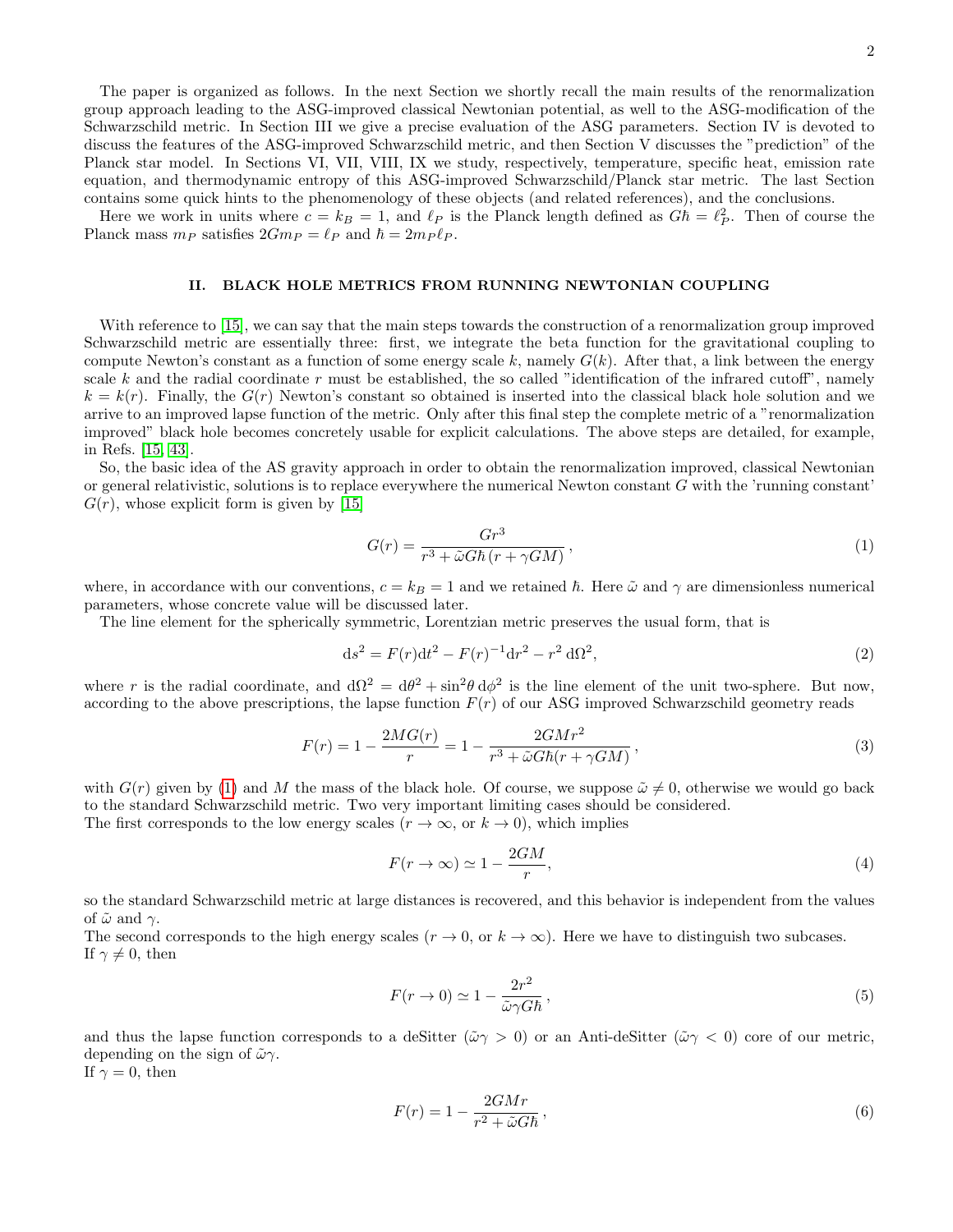and therefore

$$
F(r \to 0) \simeq 1 - \frac{2Mr}{\tilde{\omega}\hbar} \,,\tag{7}
$$

so in this case we have a conic singularity at the origin. Clearly, the presence of  $\hbar$  signals the quantum character of the correction that the ASG approach gives to the core of the standard Schwarzschild metric. In both cases the central singularity has disappeared.

### III. VALUES OF THE PARAMETERS  $\tilde{\omega}$  AND  $\gamma$

As we said in Sec.II, the ASG-improved Newtonian potential can be obtained from the standard Newton formula

$$
V(r) = -\frac{GMm}{r} \tag{8}
$$

by simply replacing the experimentally observed Newton constant G with the running coupling  $G(r)$  given in Eq.[\(1\)](#page-1-0). Thus we get

$$
V^{ASG}(r) = -\frac{G(r)Mm}{r} = -\frac{GM\,m\,r^2}{r^3 + \tilde{\omega}\,G\,\hbar\,(r + \gamma GM)},\tag{9}
$$

which can be expanded for large  $r$  as

<span id="page-2-0"></span>
$$
V^{ASG}(r) = -\frac{GMm}{r} \left[ 1 - \frac{\tilde{\omega}G\hbar}{r^2} - \frac{\gamma \tilde{\omega}G^2\hbar M}{r^3} + \mathcal{O}\left(\frac{G^2\hbar^2}{r^4}\right) \right].
$$
 (10)

Clearly, the corrections to the standard Newtonian potential predicted by the ASG approach are all of quantum nature. This is suggested by the presence of  $\hbar$  in each term of correction. In fact, there are no correction terms of classical origin, coming from some kind of post-Newtonian approximation. On the other hand, corrections of quantum origin to the classical Newtonian potential have been elaborated by several researchers [\[34–](#page-13-3)[41\]](#page-13-4) in the last three decades or so. In particular, it was pointed out by Donoghue [\[35,](#page-13-7) [38\]](#page-13-8) that the standard perturbative quantization of Einstein gravity leads to a well defined, finite prediction for the leading large distance quantum correction to Newtonian potential. The numerical coefficients of the quantum expansion have undergone a certain evolution over the years [\[36,](#page-13-9) [37\]](#page-13-10), but the result today accepted by the community [\[38,](#page-13-8) [39\]](#page-13-11) reads

<span id="page-2-1"></span>
$$
V^{QGR}(r) = -\frac{GMm}{r} \left[ 1 + \frac{41}{10\pi} \frac{G\hbar}{r^2} + \dots \right].
$$
 (11)

This is an expansion at first order in  $\hbar$ , where the first correction term represents a genuine quantum correction proportional to  $\hbar$ .

The comparison of the two expansions [\(10\)](#page-2-0) and [\(11\)](#page-2-1) allows us to fix the parameter  $\tilde{\omega}$ , which results to be

$$
\tilde{\omega} = -\frac{41}{10\pi} \,. \tag{12}
$$

The ASG parameter  $\gamma$  cannot be fixed by these considerations. To this aim, we refer the reader to the arguments originally developed in Ref.  $[15]$ , and then taken up also by other authors (e.g.  $[26]$ ). Those classical general relativistic arguments have to do with the correct identification of the infrared cutoff, and they fix  $\gamma = 9/2$ . Different kind of considerations, based on the generalized uncertainty principle (see Ref. [\[43\]](#page-13-6); see also Refs. [\[44\]](#page-13-12)), lead to the value  $\gamma = 0$ . In this paper we will assume always  $\gamma \ge 0$ , and in some specific cases we shall comment on the special value  $\gamma = 0$ . However, most of the results will be qualitatively the same for all  $\gamma \geq 0$ .

We should here emphasize that many authors of ASG papers (e.g. [\[15,](#page-12-4) [26,](#page-12-7) [27\]](#page-12-8)), in order to fix the  $\tilde{\omega}$  parameter, use results of the early calculations performed by Donoghue and others [\[34–](#page-13-3)[36\]](#page-13-9) in the period 1994-1995. As a direct consequence, they get a *positive* value of  $\tilde{\omega}$ . This of course has nice consequences, as for example, black hole metrics without singularities, where in particular the central singularity is wiped out, in favour of a De Sitter or an Anti de Sitter core, as can be easily inferred from Eqs.[\(3\)](#page-1-1)[\(5\)](#page-1-2), and is widely discussed in the above References. However, during the years the analytical techniques used in GR as an effective QFT have been refined, and the results now accepted by the community are those expressed, initially, in Refs.[\[38,](#page-13-8) [39\]](#page-13-11), and then confirmed in Refs.[\[40\]](#page-13-13). All these results coherently point to a *negative* value of  $\tilde{\omega}$ . This fact has deep consequences on the structure of the black hole metric [\(3\)](#page-1-1), as we will see in the next Sections.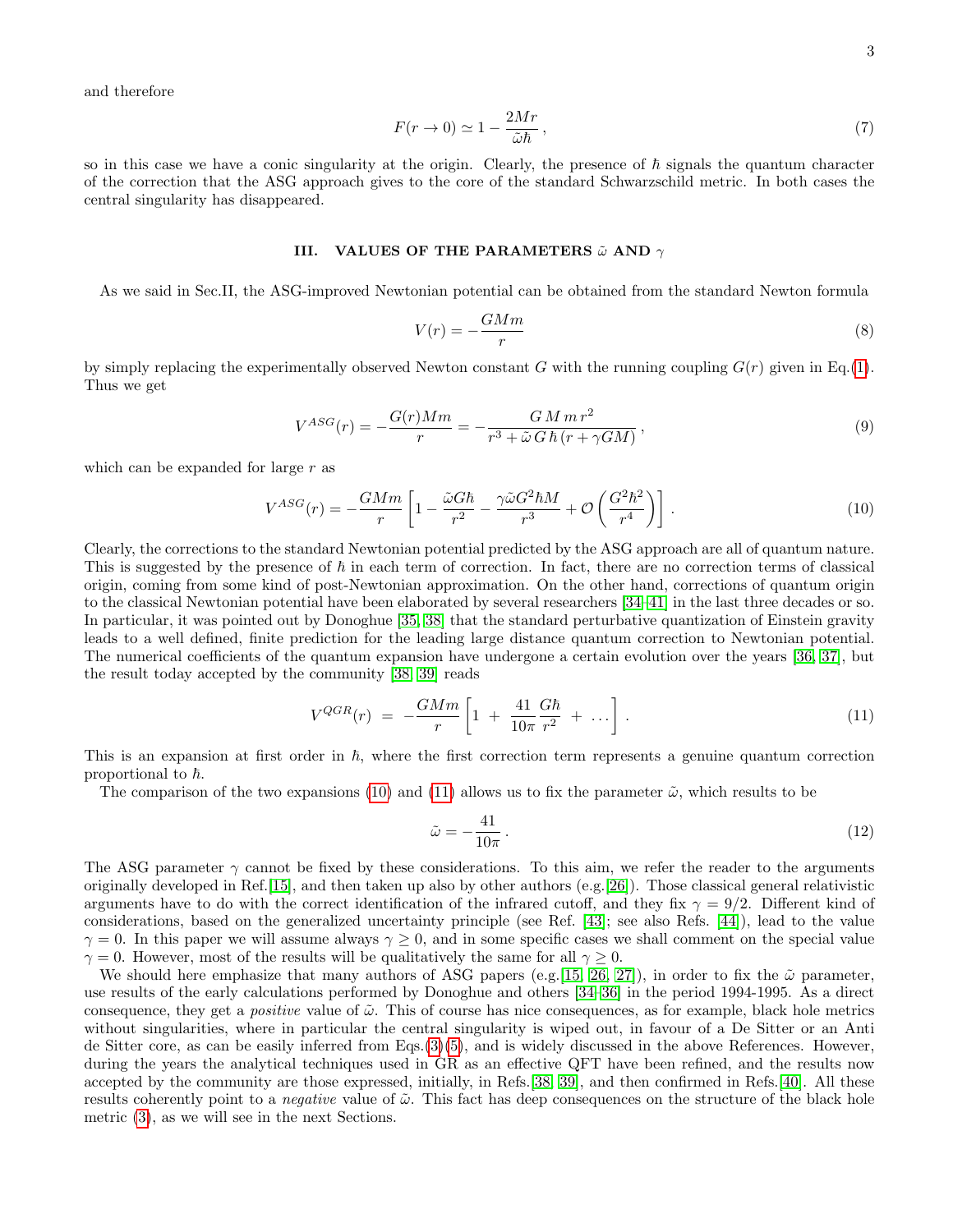

<span id="page-3-2"></span>FIG. 1: Comparison of the two lines  $y_1(r)$ ,  $y_2(r, M)$  for increasing values of  $M \geq 0$ . See Eqs.[\(15\)](#page-3-0).

### IV. STUDY OF THE NEW ASG-IMPROVED SCHWARZSCHILD METRIC

The key information obtained in the previous Section is that  $\tilde{\omega}$  is negative. This, as we will see, represents a major change in respect to others modified (but regular) Schwarzschild metrics present in literature [\[10,](#page-12-9) [14,](#page-12-3) [15,](#page-12-4) [32,](#page-13-14) [33\]](#page-13-2). Instead, some contact with our results can be found in Ref. [\[45\]](#page-13-15), although there the authors don't deal with ASG models. So, according to the previous section, we consider here the case

$$
\tilde{\omega} < 0 \implies \tilde{\omega} = -|\tilde{\omega}|\,; \qquad \gamma > 0\,. \tag{13}
$$

The lapse function [\(3\)](#page-1-1) can therefore be written as

<span id="page-3-1"></span>
$$
F(r) = 1 - \frac{2GMr^2}{r^3 - |\tilde{\omega}|G\hbar(r + \gamma GM)}.
$$
\n(14)

While for  $\tilde{\omega} > 0$  the lapse [\(3\)](#page-1-1) is regular everywhere when  $r > 0$  (see Refs. [\[15\]](#page-12-4), etc.), here, with  $\tilde{\omega} < 0$ , the situation is very different. First, we notice that the behavior of  $F(r)$  at  $r \to \infty$  remains that described by Eq.[\(4\)](#page-1-3), namely standard Schwarzschild for large r. At  $r \to 0$  we have an Anti-DeSitter core, namely  $F(r) \simeq 1 + 2r^2/(|\tilde{\omega}| \gamma G\hbar)$ . But now the denominator  $D(r)$  appearing in [\(14\)](#page-3-1) can develop zeros. Luckly, a simple graphical analysis is sufficient to clarify the situation. In Fig[.1,](#page-3-2) we compare the two lines

<span id="page-3-0"></span>
$$
y_1 = r^3
$$
  
\n
$$
y_2 = |\tilde{\omega}| G \hbar (r + \gamma G M)
$$
\n(15)

for various values of  $M > 0$ , the mass of the central body. As we see, since  $D = y_1 - y_2$ , there is always only one single zero for  $D(r)$  when  $r > 0$ , let's call it  $r_0$ . So

> <span id="page-3-3"></span> $D(r) > 0$  for  $r > r_0$  $D(r) = 0$  for  $r = r_0$  $D(r) < 0$  for  $0 < r < r_0$

In the unphysical region  $r < 0$ ,  $D(r)$  can develop two distinct zeros, or two coincident zeros, or no real zeros at all. On the ground of the above situation, we can develop a straightforward analysis of the function  $F(r)$ , valid for any  $M > 0$ :

$$
\lim_{r \to +\infty} F(r) = 1^{-}; \quad \lim_{r \to r_0^+} F(r) = 1 - \frac{2GMr_0^2}{0^+} = -\infty;
$$
\n
$$
\lim_{r \to r_0^-} F(r) = 1 - \frac{2GMr_0^2}{0^-} = +\infty; \quad \lim_{r \to 0^+} F(r) = 1^+;
$$
\n
$$
F(r) \sim 1 + \frac{2r^2}{|\tilde{\omega}| \gamma G \hbar} \quad \text{for} \quad r \sim 0; \quad F'(r) = \frac{2GM(r^4 + |\tilde{\omega}| G \hbar r^2 + 2|\tilde{\omega}| \gamma G^2 M \hbar r)}{(r^3 - |\tilde{\omega}| G \hbar r - |\tilde{\omega}| \gamma G^2 \hbar M)^2} > 0 \quad \text{for} \quad r > 0
$$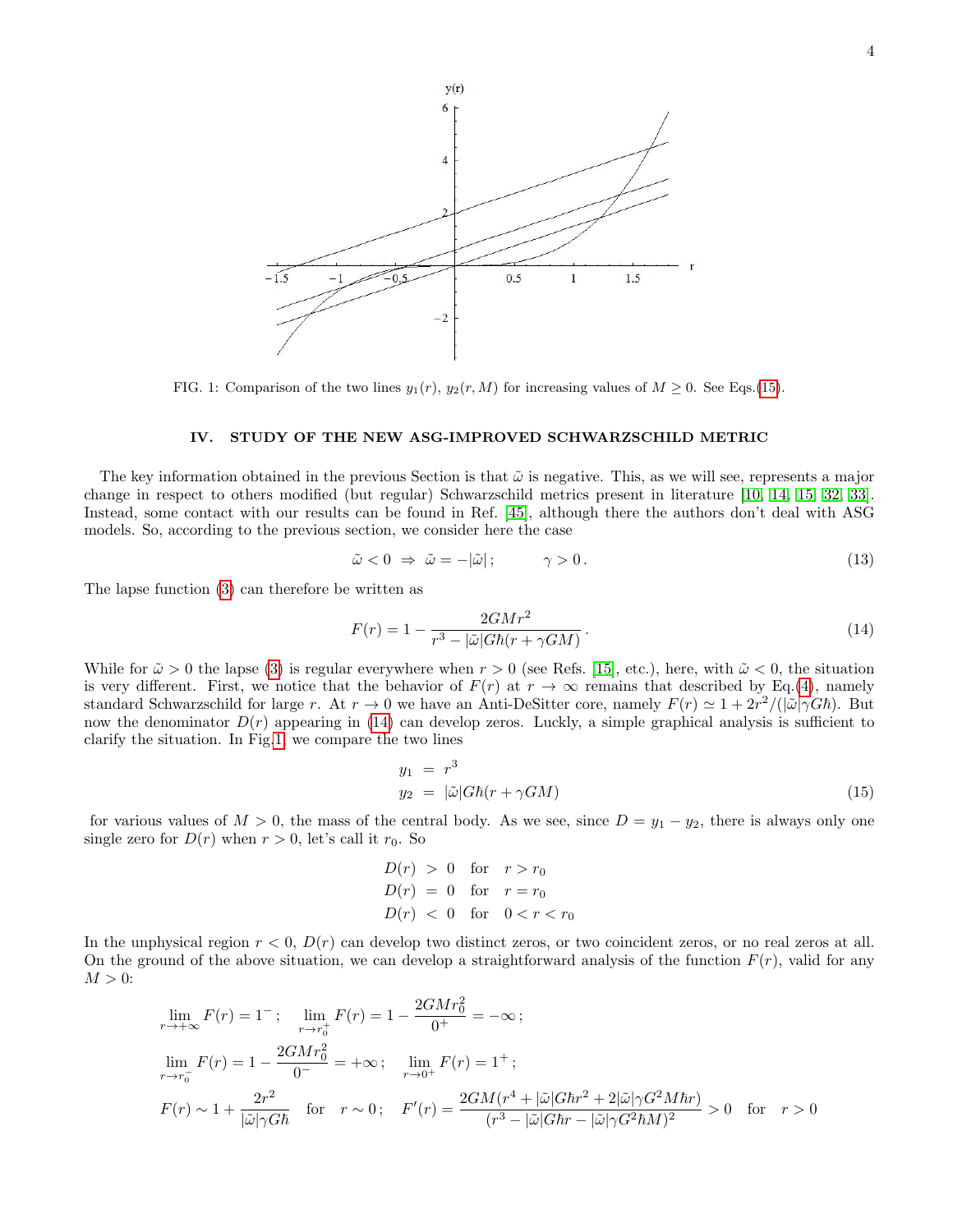The information collected above allows us to draw a general graph (Fig[.2\)](#page-4-0) of the lapse function  $F(r)$  in the region  $r > 0$ , valid for any  $\gamma > 0$  and of course  $M > 0$ . As we see, there is one single positive zero  $r = r_h$  of  $F(r)$ , which is the horizon of the ASG-improved black hole metric [\(14\)](#page-3-1). There is also an essential singularity at  $r = r_0 > 0$ . The most relevant difference with the standard Schwarzschild metric is the fact that the essential (ineliminable) singularity is at  $r_0 > 0$ , instead of being at  $r_0 = 0$ . It is also clear that it is always  $r_0 < r_h$ , for any  $M > 0$ . So the singularity is always protected by the event horizon. The singularity is never naked, in full accordance with the Cosmic Censorship Conjecture.

We now examine the asymptotic behavior of the horizon  $r_h$  and of the singularity  $r_0$  in the physical relevant limits of large M and small M.

#### A. Horizon  $r_h$

The only real positive zero of  $F(r)$ , the horizon, must be a solution  $r = r<sub>h</sub>$  of the equation

$$
r^3 - 2GMr^2 - |\tilde{\omega}|G\hbar r - \gamma|\tilde{\omega}|G^2\hbar M = 0.
$$
\n(16)

The classical limit,  $\hbar \to 0$ , of the above equation reads:  $r^3 - 2GMr^2 = 0$ , whose positive solution is  $r = 2GM$ . Therefore, to get an approximate solution of  $(16)$  for large M, we pose

$$
r = 2GM + \varepsilon \tag{17}
$$

and we perturb around the classical solution  $2GM$  by keeping only the first order terms in  $\varepsilon$ . <sup>1</sup> In so doing, we get a linear equation for  $\varepsilon$ , from which results

$$
\varepsilon = \frac{(2+\gamma)|\tilde{\omega}|}{4} \frac{\hbar}{M},\tag{18}
$$

and finally the behavior of the horizon for large  $M, M \to \infty$ , is

<span id="page-4-1"></span>
$$
r_h \simeq 2GM + \frac{(2+\gamma)|\tilde{\omega}|h}{4M}, \qquad (19)
$$



<span id="page-4-0"></span>FIG. 2: Lapse function  $F(r)$ : physical region for  $r > 0$ , singularity at  $r = r_0$ , horizon at  $r = r_h$ , where  $F(r_h) = 0$ .

<sup>&</sup>lt;sup>1</sup> An alternative derivation is the following. Since  $G\hbar = \ell_P^2$ , equation [\(16\)](#page-3-3) reads:  $r^3 - 2GMr^2 - |\tilde{\omega}|\ell_P^2 r - \gamma |\tilde{\omega}|\ell_P^2 GM = 0$ , which, in the limit of large M, approximately becomes:  $r^3 - 2GMr^2 - \gamma |\tilde{\omega}|\ell_P^2 GM \simeq 0$ large M limit of the horizon equation is:  $r^3 - 2GMr^2 \approx 0$ , whose positive solution is  $r = 2GM$ . Therefore we look for an approximate solution of Eq.[\(16\)](#page-3-3) by perturbing around the classical Schwarzschild solution, namely we pose  $r = 2GM + \epsilon$ , and we keep only the first order terms in  $\varepsilon$ .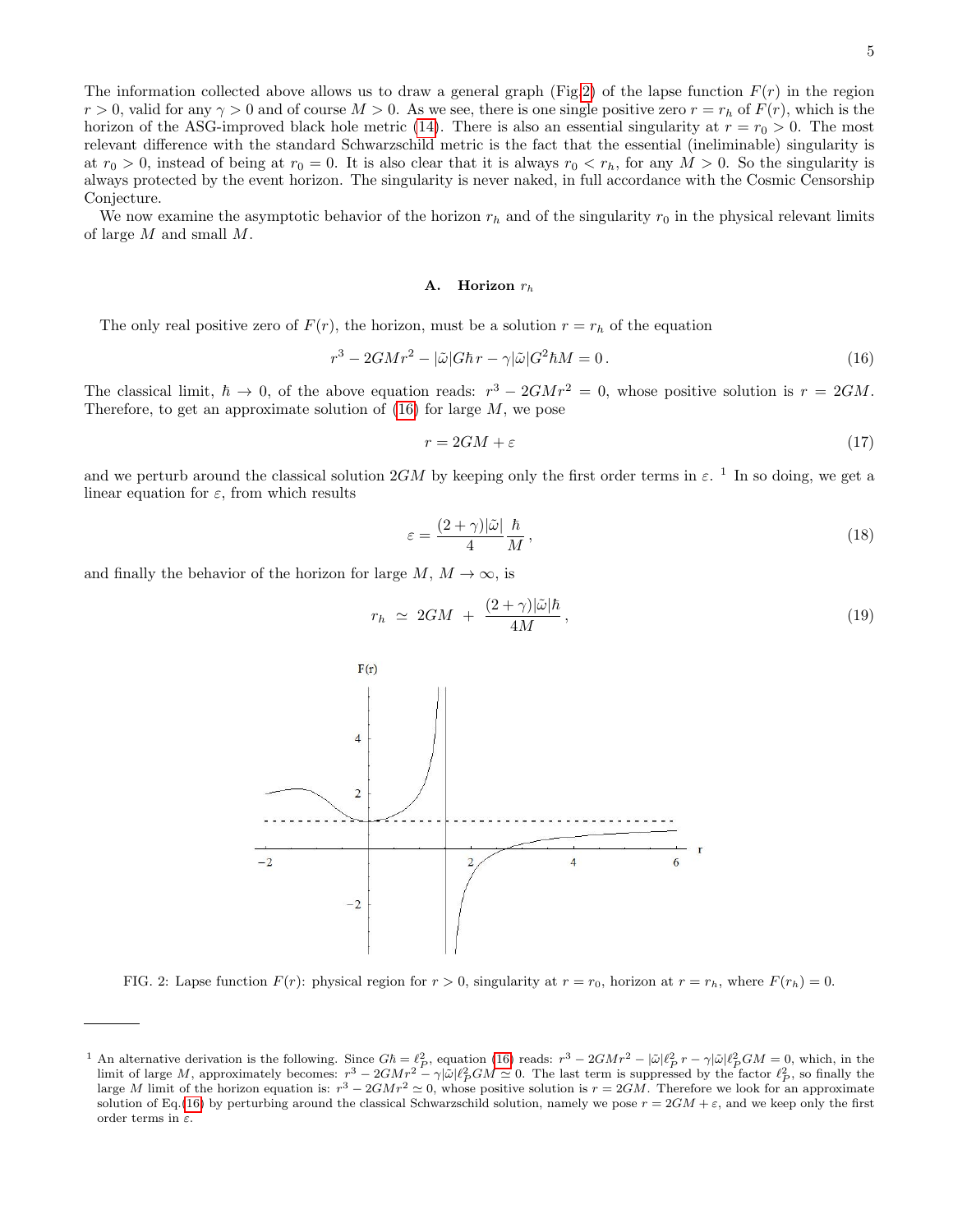so the usual Schwarzschild expression for the horizon is recovered in the large M limit.

We can also investigate the behavior of the horizon in the small M limit. For  $M \to 0$ , Eq.[\(16\)](#page-3-3) reads

$$
r^3 - |\tilde{\omega}| G \hbar r \simeq 0 \quad \Rightarrow \quad r(r^2 - |\tilde{\omega}| G \hbar) \simeq 0. \tag{20}
$$

The last equation has solutions  $r_{1/2} = \pm \sqrt{|\tilde{\omega}|G\hbar}$  and  $r_3 = 0$ . We can perturb around these solutions by posing  $r_{1/2} = \pm \sqrt{|\tilde{\omega}|G\hbar} + \varepsilon$ ,  $r_3 = 0 + \varepsilon$  and setting them back into Eq.[\(16\)](#page-3-3). Under the hypothesis

<span id="page-5-0"></span>
$$
|\varepsilon| \ll \sqrt{|\tilde{\omega}|G\hbar} \tag{21}
$$

we can retain the first order in  $\varepsilon$  only, then we arrive at a linear equation in  $\varepsilon$ , and from that finally we get

$$
r_{1/2} \simeq \mp \sqrt{|\tilde{\omega}|G\hbar} + \left(1 + \frac{\gamma}{2}\right)GM; \qquad r_3 \simeq -\gamma GM. \qquad (22)
$$

Clearly, the only acceptable solution is  $r_2$ , since  $r_2 > 0$  always. So we have the behavior of the horizon for small M as

<span id="page-5-2"></span>
$$
r_h \simeq \sqrt{|\tilde{\omega}|G\hbar} + \left(1 + \frac{\gamma}{2}\right)GM. \tag{23}
$$

However from the physical point of view, this solution is practically meaningless, since the condition [\(21\)](#page-5-0) implies

$$
GM \ll \sqrt{|\tilde{\omega}|G\hbar} \sim \ell_P \,,\tag{24}
$$

which means that this solution is valid when  $M \ll m_p$ , i.e. when the collapsing mass is much smaller than the Planck mass. Equivalently, the correction  $\varepsilon$  should be smaller than the Planck length, which again would mean that  $\varepsilon$  has no definite physical meaning.

### B. Singularity  $r_0$

As we have seen, the singularity of the metric [\(14\)](#page-3-1) is located at the only positive root  $r = r_0$  of the equation

<span id="page-5-1"></span>
$$
r^3 - |\tilde{\omega}| G \hbar r - \gamma |\tilde{\omega}| G^2 \hbar M = 0 \tag{25}
$$

Here also we have a look at the behavior of the solution for  $M$  small and for  $M$  large.

For  $M \to 0$ , the equation is again of the form

$$
r^3 - |\tilde{\omega}| G \hbar r = 0, \qquad (26)
$$

which has the exact solutions  $r_{1/2} = \pm \sqrt{|\tilde{\omega}| G \hbar}$  and  $r_3 = 0$ . Perturbing around them, namely posing

$$
r_{1/2} = \pm \sqrt{|\tilde{\omega}| G \hbar} + \varepsilon, \qquad r_3 = 0 + \varepsilon, \qquad (27)
$$

and substituting them back into [\(25\)](#page-5-1), we get, under the usual condition  $|\varepsilon| \ll \sqrt{|\tilde{\omega}|G\hbar}$ ,

$$
r_{1/2} \simeq \mp \sqrt{|\tilde{\omega}|G\hbar} + \frac{\gamma}{2}GM; \qquad r_3 \simeq -\gamma GM. \tag{28}
$$

Repeating similar considerations as before we can say that the only acceptable solution is  $r_2$  (because  $r_2 > 0$  always), so the behavior of the radial coordinate of the singularity for small M is

<span id="page-5-3"></span>
$$
r_0 \simeq \sqrt{|\tilde{\omega}|G\hbar} + \frac{\gamma}{2}GM. \tag{29}
$$

However, the above condition on  $\varepsilon$  once again implies  $|\varepsilon| \ll \ell_P$ , or  $M \ll m_p$ , which makes such mathematical solutions of little, if any, physical interest.

Instead, for  $M \to \infty$  the situation is much more interesting. The large M limit of the singularity equation [\(25\)](#page-5-1) is

$$
r^3 - \gamma |\tilde{\omega}| G^2 \hbar M \simeq 0, \qquad (30)
$$

so the real positive solution is  $r = (\gamma |\tilde{\omega}| G^2 \hbar M)^{1/3}$ . We perturb around it by posing

$$
r = (\gamma |\tilde{\omega}| G^2 \hbar M)^{1/3} + \varepsilon \tag{31}
$$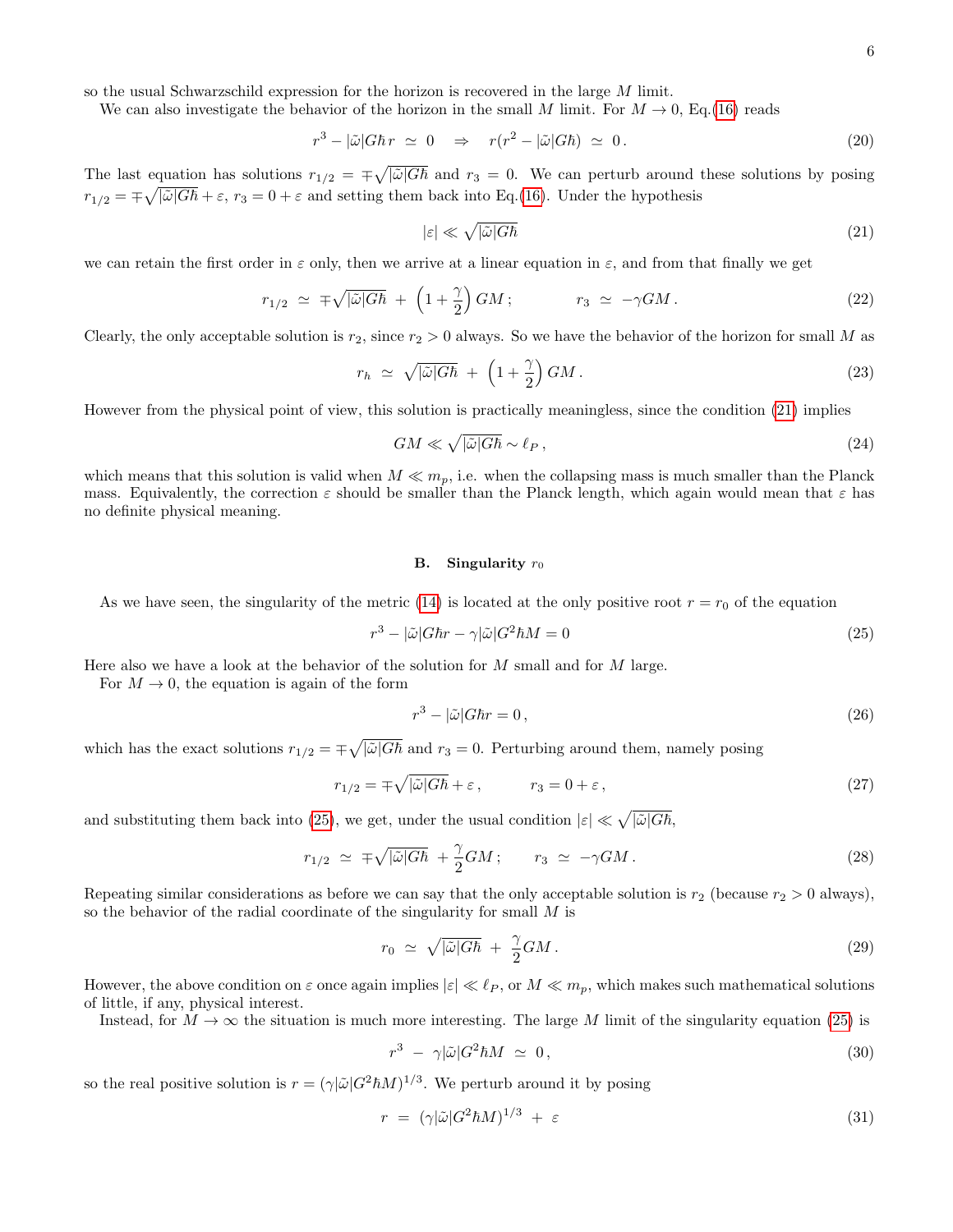and under the usual condition  $|\varepsilon| \ll (\gamma |\tilde{\omega}| G^2 \hbar M)^{1/3}$ , we get for large M

<span id="page-6-0"></span>
$$
r_0 \simeq \left(\gamma|\tilde{\omega}|G^2\hbar M\right)^{1/3} + \frac{|\tilde{\omega}|G\hbar}{3(\gamma|\tilde{\omega}|G^2\hbar M)^{1/3}}.
$$
\n(32)

An important physical consideration can now be stated. As it was already suggested by the initial analysis, the singularity results to be always protected by the horizon. Namely, by comparing Eqs.[\(19\)](#page-4-1), [\(32\)](#page-6-0) for large  $M$ , or instead by comparing Eqs. $(23)$ ,  $(29)$  in the small M limit, we always have

$$
r_0 \, < \, r_h \,, \tag{33}
$$

so there are no naked singularities.

For sake of clarity, in Fig.3 the reader can find the plots of the mass function  $M(r_h)$  for the horizon (red dashed line)

<span id="page-6-1"></span>
$$
GM(r_h) = \frac{r^3 - |\tilde{\omega}|\ell_P^2 r}{2r^2 + |\tilde{\omega}|\ell_P^2 \gamma} \bigg|_{r=r_h} \,,\tag{34}
$$

the mass function  $M(r_0)$  for the singularity (blue dot-dashed line)

$$
GM(r_0) = \left. \frac{r^3 - |\tilde{\omega}|\ell_P^2 r}{|\tilde{\omega}|\ell_P^2 \gamma} \right|_{r=r_0},\tag{35}
$$

and the standard Schwarzschild horizon  $GM = r_{SCH}/2$  (green solid line). Any horizontal line (black dashed) representing an arbitrary  $M > 0$  intersects first the blue line and then the red line, namely  $r_0(M) < r_h(M)$  for any  $M > 0$ . Notice that both the horizon and the singularity mass functions have a simple zero at

$$
r = r_c = \sqrt{|\tilde{\omega}|} \ell_P \tag{36}
$$

with  $r_c^2 = |\tilde{\omega}| \ell_P^2$ .

# V. A METRIC FOR THE PLANCK STARS

It is of the greatest interest to examine the core of the black hole metric we obtained. For masses M larger than the Planck mass  $m_p$ ,  $M \gg m_p$ , the central hard singularity is located at  $r = r_0$ , and it has, in fact, a finite positive size  $r_0 \simeq (\gamma |\tilde{\omega}| G^2 \hbar M)^{1/3} > 0$ , contrary to what happens in the standard Schwarzschild black hole, where the singularity is point-like. Observe that this finite size is completely of quantum origin: in fact,  $r_0 \to 0$  if we take the classical limit  $\hbar \rightarrow 0.$ 



FIG. 3: Horizon mass function  $M(r_h)$  (red dashed line), singularity mass function  $M(r_0)$  (blue dot-dashed line), and Schwarzschild mass function (green solid line). The horizontal black dashed line represents an arbitrary  $M > 0$ , and always intersects blue and red lines at  $r_0(M) < r_h(M)$ , namely there are no naked singularities.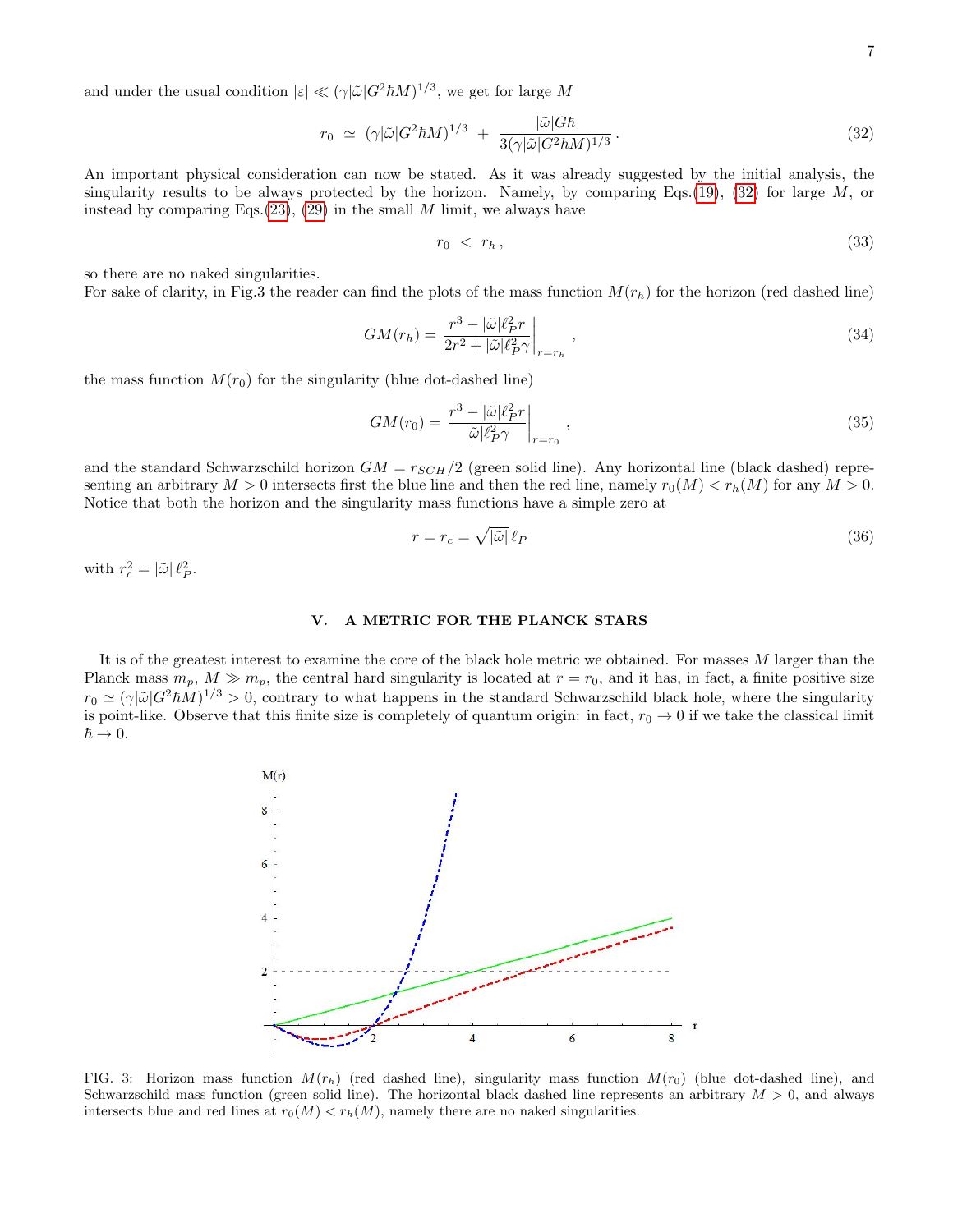But most importantly, if we presume that the whole collapsing mass  $M$  is concentrated into the central hard sphere of radius  $r_0$ , then we can compute the (non covariant) volume of this sphere, and hence the density of this matter (as seen by an observer at infinity), which will result to be finite, and precisely

<span id="page-7-1"></span>
$$
r_0 = (\gamma |\tilde{\omega}|\ell_P^2 GM)^{1/3} = (\gamma |\tilde{\omega}|/2)^{\frac{1}{3}} \left(\frac{M}{m_p}\right)^{\frac{1}{3}} \ell_P \qquad \Rightarrow \qquad \varrho = \frac{M}{V_{core}} = \frac{3}{2\pi} \frac{m_p}{\gamma |\tilde{\omega}|\ell_P^3} \simeq \frac{m_p}{2\gamma |\tilde{\omega}|\ell_P^3} = \frac{\varrho_{Planck}}{2\gamma |\tilde{\omega}|},\tag{37}
$$

where we used the definitions  $G\hbar = \ell_P^2$ ,  $2Gm_p = \ell_P$ , and

$$
\varrho_{Planck} = \frac{m_p}{\ell_P^3} \,. \tag{38}
$$

So the central hard core of our black hole results to have a finite size, and a density of the order of the Planck density. These are exactly the characteristics of the so called Planck stars, first proposed in Ref. [\[42\]](#page-13-5), on the ground of general qualitative considerations. Many of the general properties described in [\[42\]](#page-13-5) can now be repeated for our black hole. The finite positive size of the central core, being of pure quantum origin, is presumably due to the action of the Heisenberg uncertainty principle, which prevents matter to be arbitrarily concentrated into a geometrical point of size zero. The central kernel can presumably keep trace of all the information swallowed by the black hole: we see here a possible way out of the information paradox. Of course, all the above considerations make sense only for  $\gamma > 0$ strictly.

The original proposal [\[42\]](#page-13-5) contains a certain amount of qualitative considerations, including an educated guess on the form of the metric able to describe a Planck star. Such metric was initially chosen to be the Hayward metric [\[32\]](#page-13-14)

<span id="page-7-0"></span>
$$
F(r) = 1 - \frac{2GMr^2}{r^3 + 2GML^2}
$$
\n(39)

where  $L$  is a parameter with dimensions of a length. No particularly compelling argument, from the physical point of view, was exhibited for that choice, with the exception, perhaps, that the Hayward metric is a well known example of singularity-free metric. For large  $M$  the metric [\(39\)](#page-7-0) develops two horizons, one inner

<span id="page-7-2"></span>
$$
r_{-} \simeq L + \frac{L^2}{4GM},\tag{40}
$$

and one outer

$$
r_{+} \simeq 2GM - \frac{L^2}{2GM}.\tag{41}
$$

However, no specific indication is contained in the metric [\(39\)](#page-7-0) about the size of the hard kernel of a Planck star. And certainly not of a hard kernel with a size increasing with  $M$ , as instead Eq.[\(37\)](#page-7-1) suggests (to be compared with [\(40\)](#page-7-2)). Even worse, the Hayward metric per se is unable to mimic the well established quantum correction to the Newtonian potential [\[38\]](#page-13-8) that occurs at low energies. This is due to the lack of a term  $1/r^3$  in the expansion of the metric [\(39\)](#page-7-0). The authors of Ref. [\[46\]](#page-13-16) found a smart way to cure this shortcoming, but at the price of introducing a further metric function  $H(r)$ , determined through a bunch of additional constraints, so that their "modified Hayward" metric now reads

$$
ds^{2} = -H(r)F(r)dt^{2} + \frac{1}{F(r)}dr^{2} + r^{2}d\Omega^{2}, \text{ with } H(r) = 1 - \frac{\beta GM\alpha}{\alpha r^{3} + \beta GM},
$$
\n(42)

where  $\beta$  is a parameter that in Ref.[\[46\]](#page-13-16) plays the rôle of our  $|\tilde{\omega}|$ . The above metric <sup>2</sup> finally contains the  $1/r^3$  term necessary to mimic the Donoghue modified Newtonian potential  $[38]$  for large r.

Although smart and working, the above solution is undeniably contorted and intricate. On the contrary, within the formalism of the Renormalization Group, the mathematical structure of the metric is dictated by the general properties of the AS Gravity, and its lapse function [\(14\)](#page-3-1) results clearly simpler than the above product  $H(r)F(r)$ . The ASG metric already contains the right terms to match, at large distances, the quantum corrected Newtonian potential. Moreover, and this is quite astonishing, by simply imposing that match, the final form of the metric is uniquely fixed, and it automatically displays the size of the central hard kernel of the Planck star.

In the following, we shall therefore study the thermodynamic properties of the metric [\(14\)](#page-3-1).

<sup>&</sup>lt;sup>2</sup> A further requirement imposed by the authors on the function  $H(r)$  is that  $H(r)$  should allow for a time delay between a clock sitting at the center of the collapsed object  $(r = 0)$ , and a clock at infinity (put a clock at  $r = 0$  is in principle conceivable, just because the Hayward metric is regular at  $r = 0$ ). To get this, authors demand that  $H(r = 0) = 1 - \alpha$ . They justify this further request by saying that "is a physically unmotivated restriction" to leave  $H(0) = 1$ . In any case, we do not have this kind of problem with the ASG metric [\(14\)](#page-3-1), since the center  $r = 0$  cannot be reached, being protected by the singularity at  $r = r_0 > 0$ .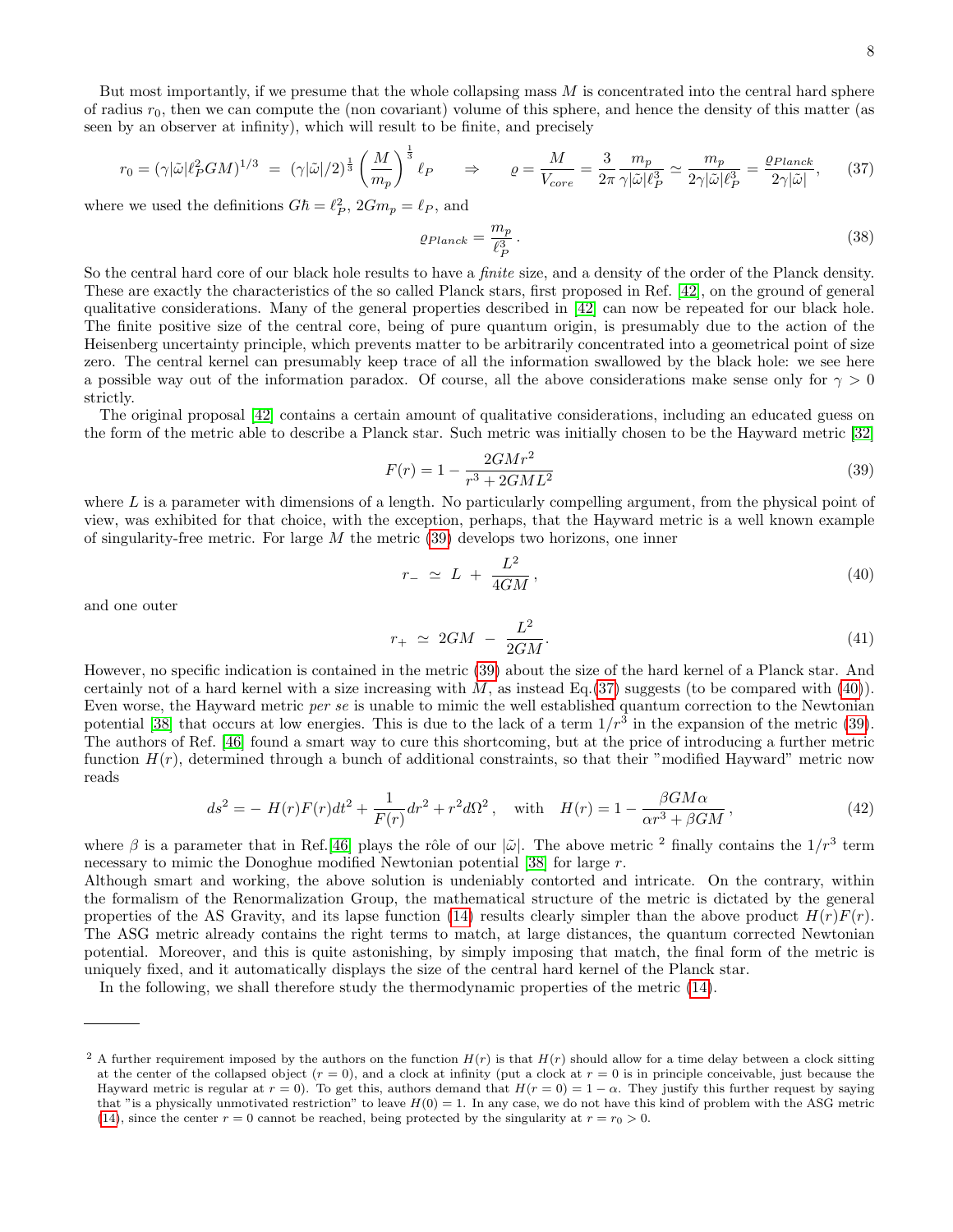### VI. HAWKING TEMPERATURE

According to the celebrated works of Hawking (see e.g. Ref. [\[47\]](#page-13-17)), a generic Lorentzian black hole metric as [\(2\)](#page-1-4) with a lapse function  $F(r)$  bearing an horizon (namely a simple zero at some  $r = r_h$ , with  $F(r_h) = 0, F'(r_h) \neq 0$ ), displays on the horizon a Hawking-Bekenstein temperature given by

$$
T_{BH} = \frac{\hbar}{4\pi} F'(r_h). \tag{43}
$$

Therefore, reminding  $G\hbar = \ell_P^2$  and  $|\tilde{\omega}| \ell_P^2 = r_c^2$ , from [\(14\)](#page-3-1) we can compute,

$$
\frac{4\pi}{\hbar}T = F'(r) = 2GMr \frac{r^3 + r_c^2r + 2\gamma GMr_c^2}{(r^3 - r_c^2r - \gamma GMr_c^2)^2}
$$
\n(44)

where  $r = r_h$ , namely r should satisfy the identity  $F(r) = r^3 - 2GMr^2 - r_c^2r - \gamma GMr_c^2 = 0$ . We can use this to semplify  $r^3 - r_c^2 r - \gamma G M r_c^2 = 2 G M r^2$ , and get

<span id="page-8-0"></span>
$$
F'(r) = \frac{1}{2GM} \left( 1 + \frac{r_c^2}{r^2} + \frac{2\gamma GMr_c^2}{r^3} \right). \tag{45}
$$

The above expression is exact. Now we study its limits, namely the limits of  $T(M)$  for M large and for M small.

Repeating twice the procedure which led us to [\(19\)](#page-4-1), for  $M \to \infty$ , we can arrive to write the expansion of  $r_h(M)$  to the third order in 1/M

<span id="page-8-1"></span>
$$
r = r_h \simeq 2GM + \frac{(\gamma + 2)r_c^2}{4GM} + \frac{(\gamma + 2)r_c^4}{16G^3M^3} + \dots \tag{46}
$$

Inserting this back into [\(45\)](#page-8-0) we get finally

<span id="page-8-2"></span>
$$
\frac{4\pi}{\hbar}T(M) = F'(r) = \frac{1}{2GM} \left[ 1 + \frac{\gamma + 1}{4} \left( \frac{r_c}{GM} \right)^2 - \frac{(\gamma + 2)(3\gamma + 2)}{32} \left( \frac{r_c}{GM} \right)^4 + \dots \right].
$$
\n(47)

We recover here the standard behavior  $T_{BH} = \hbar/8\pi GM$  of the BH temperature for large M, when our black hole looks even more like a Schwarzschild one. Moreover, notice also that the horizon mass function [\(34\)](#page-6-1) is an odd function  $M(r_h)$ , therefore its inverse  $r_h(M)$  is an odd function, and its expansion can hence contain odd powers of M only, as in fact results in Eq.[\(46\)](#page-8-1). Moreover, the expression in round brackets in [\(45\)](#page-8-0) must be an even function of M, since  $r_h(M)$  is odd, and therefore we find in its expansion [\(47\)](#page-8-2), square brackets, only even powers of  $1/M$ .

For small M, first we note that, clearly, the horizon mass function  $M(r_h)$ , diagram Fig.3, does not have a positive minimum,  $M_{min} > 0$ . So the Hawking evaporation can in principle proceed until  $M \to 0$ . Reminding Eq.[\(23\)](#page-5-2), we can write for small M

$$
r_h(M) \ = \ r_c \ + \ \left(1 + \frac{\gamma}{2}\right) GM \ + \ \dots \tag{48}
$$

where we suppose  $GM \ll r_c$ . Inserting this  $r_h(M)$  back into [\(45\)](#page-8-0) we get

<span id="page-8-3"></span>
$$
\frac{4\pi}{\hbar}T(M) = F'(r) = \frac{1}{2GM} \left[ 2 + (\gamma - 2) \left( \frac{GM}{r_c} \right) + \frac{3(\gamma + 2)(2 - 3\gamma)}{4} \left( \frac{GM}{r_c} \right)^2 + \dots \right].
$$
\n(49)

We see here again a behavior similar to that of standard Hawking temperature for the standard Schwarzschild black hole, namely  $T(M) \to \infty$  when  $M \to 0$ . However, for small M we have that our ASG improved black hole has a temperature double of that of the standard Hawking, i.e.  $T(M) \simeq 2 T_{BH}(M)$  for small M.

At this point, for the forthcoming developments, it is also extremely useful to observe that for a metric with a lapse function  $F(r, M)$ , the Hawking temperature can be expressed in two different ways, either T as a function of  $M, T = T(M)$ , or instead T as a function of r,  $T = T(r)$ . In fact, usually we write

$$
\frac{4\pi}{\hbar}T(M) = \left. \frac{\partial F(r, M)}{\partial r} \right|_{r=r(M)}, \tag{50}
$$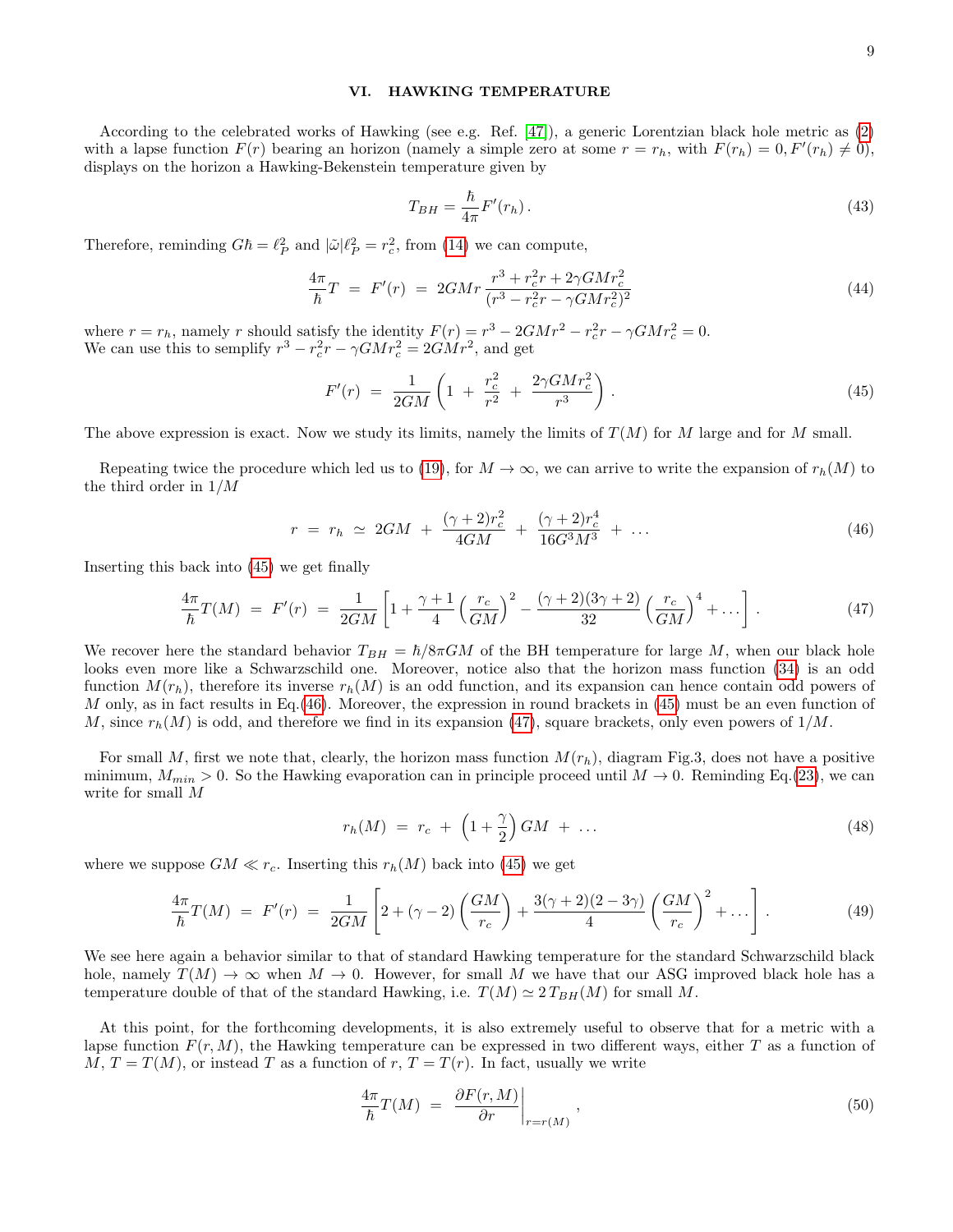$$
\frac{4\pi}{\hbar}T(r) = \left. \frac{\partial F(r, M)}{\partial r} \right|_{M=M(r)}, \tag{51}
$$

where  $M(r)$  is a solution of  $F(r, M(r)) = 0$ , namely  $M(r)$  is the mass function,  $M(r) \equiv M(r_h)$ . Mathematically,  $r = r(M)$  and  $M = M(r)$  are just the same implicit function, locally defined by the equation  $F(r, M) = 0$ . Of course, the equation  $F(r, M) = 0$  is usually much easier to be solved in respect to M than in r, being usually an equation of first degree in M.

Following the above considerations, we insert the mass function espression [\(34\)](#page-6-1) into Eq.[\(45\)](#page-8-0), and we get

<span id="page-9-0"></span>
$$
\frac{8\pi}{\hbar}T(r) = \left(\frac{2r^2 + \gamma r_c^2}{r^3 - r_c^2 r}\right)\left(1 + \frac{r_c^2}{r^2}\right) + \frac{2\gamma r_c^2}{r^3},\tag{52}
$$

where as usual  $r_c^2 = |\tilde{\omega}|\ell_P^2$ , and  $r \equiv r_h$  is the only real positive solution of the horizon equation [\(16\)](#page-3-3). As expected, we obtain here an exact, simple, rational expression of  $T$  as function of  $r$ , with no radicals displayed. Notice that we can compute the behavior of  $T(r)$  for large r (corresponding to  $M \to \infty$ ), or for  $r \to r_c$  (corresponding to  $M \to 0$ ), and we get respectively

$$
T(r) \simeq \frac{\hbar}{4\pi r} \quad \text{for} \quad r \to \infty; \qquad T(r) \to \infty \quad \text{for} \quad r \to r_c. \tag{53}
$$

The above confirms the behavior of  $T(M)$  showed, respectively, in the Eqs. [\(47\)](#page-8-2), [\(49\)](#page-8-3).

### VII. SPECIFIC HEAT

We can now proceed swiftly to the computation of the specific heat capacity. In general, it is defined as  $C_s = dE/dT$ , where  $E$  is the total energy of the system under consideration. As usual we identify the total energy of our ASG black hole with its total mass  $M$  ( $c = 1$ ) (see Ref.[\[15\]](#page-12-4)). Once again, as above, the "best" analytical parameter through which express the mass and the temperature of our black hole is not its mass  $M$ , but rather its gravitational radius  $r_h = r$  (positive solution of Eq.[\(16\)](#page-3-3)). So we have

$$
C_s = \frac{dM(r)}{dT(r)} = \frac{M'(r)}{T'(r)}\,. \tag{54}
$$

For agility of calculation, let's rename the horizon mass function [\(34\)](#page-6-1) as

<span id="page-9-1"></span>
$$
GM(r) = \frac{r^3 - r_c^2 r}{2r^2 + \gamma r_c^2} =: N(r), \qquad (55)
$$

with  $r_c^2 = |\tilde{\omega}| \ell_P^2$ , then Eq.[\(52\)](#page-9-0) reads

<span id="page-9-2"></span>
$$
\frac{8\pi}{\hbar}T(r) = \frac{1}{N(r)}\left(1 + \frac{r_c^2}{r^2}\right) + \frac{2\gamma r_c^2}{r^3}.
$$
\n(56)

Therefore we have

$$
C_s = -\frac{8\pi}{G\hbar} \frac{N'(r)N(r)^2}{[N'(r)(1+r_c^2/r^2)+2N(r)r_c^2/r^3+6N(r)^2\gamma r_c^2/r^4]}.
$$
\n(57)

We can easily verify that  $N(r) > 0$ , and  $N'(r) > 0$ , for  $r > r_c$  (being  $\gamma \ge 0$ ). Therefore

$$
C_s(r) < 0 \qquad \text{for any} \qquad r > r_c \,,\tag{58}
$$

namely the specific heat is negative for any  $r > r_c$ , i.e. when  $M > 0$ . This behavior is analogous to the Schwarzschild black hole. More specifically, since  $N(r_c) = 0$  and  $N'(r_c) = 2/(\gamma + 2) > 0$ , we have  $C_s(r_c) = 0$ , or, more precisely,

$$
C_s(r) \simeq -\frac{4\pi}{G\hbar} \left(\frac{2}{2+\gamma}\right)^2 (r-r_c)^2 + \dots \tag{59}
$$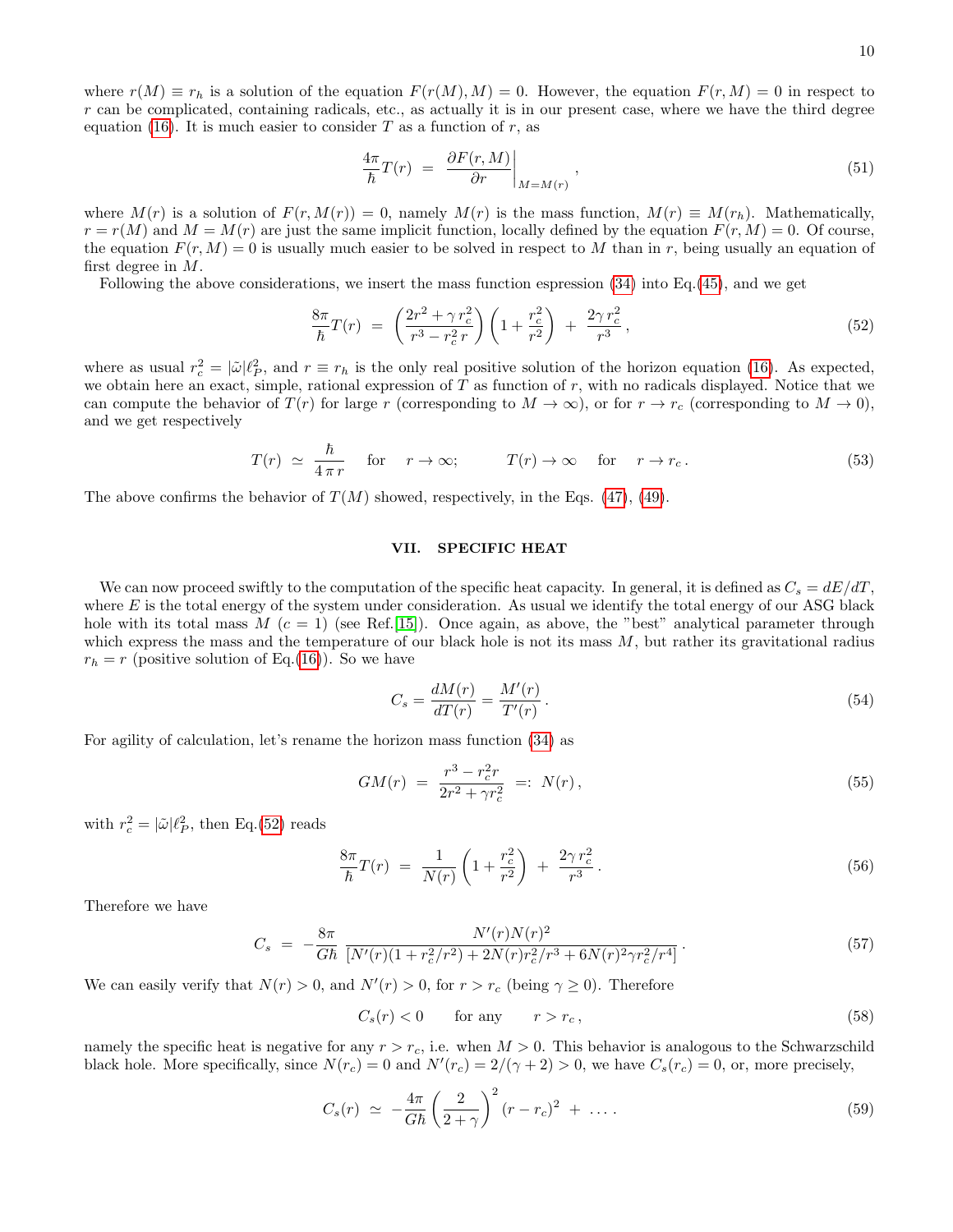Summarizing, when  $r \to r_c$  then

$$
M(r) \to 0, \qquad T(r) \to \infty, \qquad C_s(r) \to 0,
$$
\n
$$
(60)
$$

in perfect analogy with the Schwarzschild black hole. When instead  $r \to \infty$ , we have  $r \simeq 2GM$  and therefore

$$
C_s(r) \simeq -\frac{2\pi}{G\hbar}r^2 \simeq -\frac{8\pi}{\hbar}GM^2 \tag{61}
$$

which coincides with the behavior of  $C_s$  for large M for the Schwarzschild black hole.

### VIII. EMISSION RATE EQUATION

We can investigate how long it takes a black hole with an initial mass M to reduce to a final mass  $M_f$  via the Hawking radiation. In our case we have seen that the black hole can evaporate until  $M_f = 0$ . The Stefan-Boltzmann law allows us to write an emission rate differential equation, which, once integrated, yields the above life-time for the black hole considered. The mass/energy loss per unit proper time of an infinitely far away static observer is approximately given by

$$
-\frac{dM}{dt} = \sigma \mathcal{A}T^4, \qquad (62)
$$

where  $\sigma$  is a constant (related to the Stefan-Boltzmann constant) and  $\mathcal A$  is the area of the event horizon. In the standard Hawking calculation for a Schwarzschild black hole we have  $\mathcal{A} \sim r_h^2 \sim M^2$ , and  $T \sim 1/M$ . Therefore we get  $t_{life} \sim M^3$ . As before, for the description of our system the variable  $r \equiv r_h$  (positive solution of the horizon equation [\(16\)](#page-3-3)) appears analytically more viable than the mass M. So we consider everything as a function of r, namely  $M(r)$ ,  $\mathcal{A}(r)$ ,  $T(r)$ , and the above equation becomes an evolution equation for the gravitational radius

$$
-\frac{dr}{dt} = \sigma \frac{\mathcal{A}(r)T(r)^4}{M'(r)}.
$$
\n(63)

Inserting  $\mathcal{A}(r) = 4\pi r^2$ , and  $M(r)$ ,  $T(r)$  from Eqs.[\(55\)](#page-9-1), [\(56\)](#page-9-2), respectively, we arrive at

<span id="page-10-0"></span>
$$
-\frac{dr}{dt} = 4\pi G \sigma \left(\frac{\hbar}{8\pi}\right)^4 \frac{r^2}{N'(r)} \left[\frac{1}{N(r)} \left(1 + \frac{r_c^2}{r^2}\right) + \frac{2\gamma r_c^2}{r^3}\right]^4.
$$
 (64)

This equation doesn't look very expressive, although it can be integrated, in principle, without a particular effort (a rational function, quite tedious calculation). However, it can be used to check the two important limits of our physical system, namely  $r \to \infty$  and  $r \to r_c$ .

When  $r \to \infty$ , then  $N(r) \simeq r/2$  and  $N'(r) \simeq 1/2$ . Hence

$$
-\frac{dr}{dt} \simeq \frac{\sigma G \hbar^4}{32\pi^3} \frac{1}{r^2} \quad \text{for} \quad r \to \infty.
$$
 (65)

Since in this approximation  $r \sim M$ , then we recover here the standard Hawking result, namely  $-dM/dt \sim 1/M^2$ . Therefore, in this approximation, for the life-time of black hole of initial mass  $M$ , the above equation once integrated gives  $t_{life} \sim M^3$ , as expected.

When  $r \to r_c$ , from Eq.[\(55\)](#page-9-1) we get the behavior of  $N(r)$  as

<span id="page-10-2"></span>
$$
GM(r) = N(r) \simeq \frac{2}{2+\gamma}(r-r_c) + \dots \tag{66}
$$

Therefore the RHS of the emission rate equation [\(64\)](#page-10-0) diverges badly as,

$$
-\frac{dr}{dt} \simeq 2\pi G \sigma \left(\frac{\hbar}{8\pi}\right)^4 (2+\gamma)^5 r_c^2 \frac{1}{(r-r_c)^4} \to +\infty, \tag{67}
$$

which can be expressed in terms of the  $M \to 0$  as

<span id="page-10-1"></span>
$$
-\frac{dM}{dt} \simeq \frac{\sigma \hbar r_c^2}{G} \left(\frac{\hbar}{4\pi G}\right)^3 \frac{1}{M^4}.
$$
\n(68)

Here the divergence is worse than in the standard Hawking calculation, where  $-dM/dt \sim 1/M^2 \to +\infty$  when  $M \to 0$ . Although trusting in Eq.[\(68\)](#page-10-1) to its very end appears risky and perhaps incorrect, nevertheless its behavior signals as well an explosive character of the last instants of life of a black hole.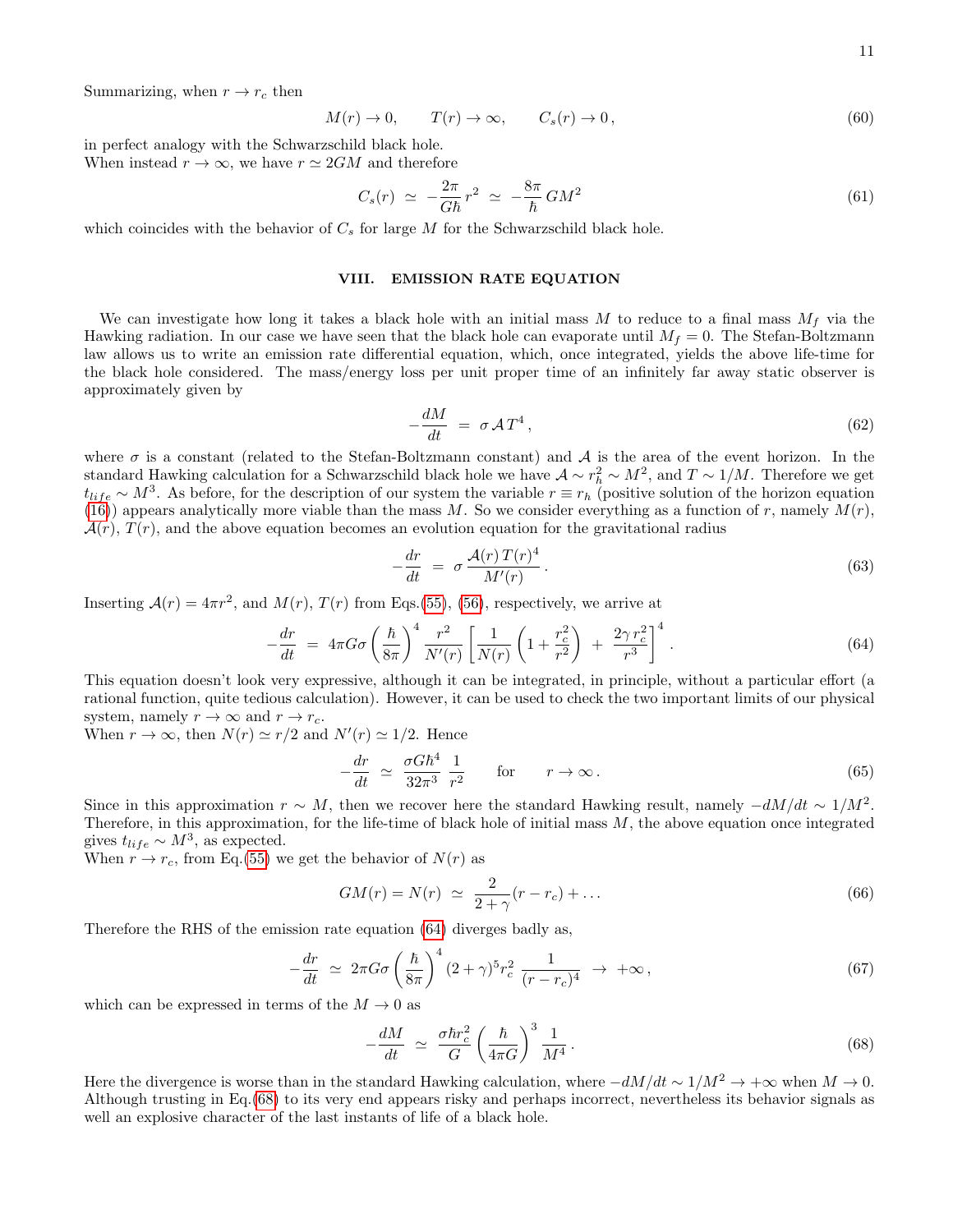### IX. ENTROPY OF THE PLANCK STAR

We consider here the computation of the thermodynamic entropy of our system, while we leave to future work any possible statistical mechanics interpretation of such an entropy through the counting of "microscopic" states (maybe inaccessible to our observation). Therefore, by identifying, as usual, the energy of our system with the mass M of the black hole  $(c = 1)$ , we can write from general thermodynamics

$$
dS = \frac{dM}{T},\tag{69}
$$

where of course  $T$  is the Hawking temperature of the hole.

The standard calculation proceeds by considering T as a function of M, and then computing  $T(M)$ ,  $S(M)$ . On the contrary in our case, as widely illustrated above, the positive solution  $r$  of Eq.[\(16\)](#page-3-3), namely the radius of the event horizon, is an analytical variable better viable than M. Therefore we shall write

$$
dS = \frac{M'(r)}{T(r)} dr. \tag{70}
$$

Hence, using Eqs. $(55)$ ,  $(56)$ , we can write

<span id="page-11-0"></span>
$$
\frac{dS}{dr} = \frac{M'(r)}{T(r)} = \frac{8\pi}{G\hbar}N'(r)N(r)\left[1 + \frac{r_c^2}{r^2} + \frac{2\gamma r_c^2}{r^3}N(r)\right]^{-1}.
$$
\n(71)

In principle, as before, we can integrate exacly the above equation, but this step doesn't seem to bring particularly useful information. It appears more clever to expand the above expression around the two significant limits  $r \to \infty$ and  $r \rightarrow r_c$ , and then integrate.

For  $r \to \infty$ , then  $N(r) \simeq r/2$  and  $N'(r) \simeq 1/2$ . Hence

<span id="page-11-1"></span>
$$
\frac{dS}{dr} = \frac{2\pi}{G\hbar} r,\tag{72}
$$

which can be integrated to give

$$
S(r) - S(\Lambda) = \int_{\Lambda}^{r} \frac{2\pi}{G\hbar} \rho d\rho = \frac{4\pi r^2}{4\ell_P^2} - \frac{4\pi\Lambda^2}{4\ell_P^2},
$$
\n(73)

where we inserted a large (infrared) cutoff  $\Lambda$  to take into account the fact that we are integrating Eq.[\(71\)](#page-11-0) in a region of large r (where [\(71\)](#page-11-0) takes the form [\(72\)](#page-11-1)). Once again, we recover for large r the well known behavior of the entropy of a Schwarzschild black hole

$$
S(r) \sim \frac{\text{Area}}{4\ell_P^2} \,. \tag{74}
$$

When on the contrary  $r \to r_c$ , then Eq.[\(66\)](#page-10-2) holds, and  $N'(r) \simeq 2/(2+\gamma)$ , hence

$$
\frac{dS}{dr} \simeq \frac{4\pi}{G\hbar} \left(\frac{2}{2+\gamma}\right)^2 (r-r_c) \tag{75}
$$

which integrated yields

$$
S(r) - S(r_c) \simeq \frac{2\pi}{G\hbar} \left(\frac{2}{2+\gamma}\right)^2 (r-r_c)^2. \tag{76}
$$

 $S(r_c)$  could be perhaps interpreted as the entropy of the central core (after complete evaporation), which can in the end account for the information swallowed by the black hole, and therefore represent a way out of the information paradox (although a zero mass remnant remains anyway puzzling).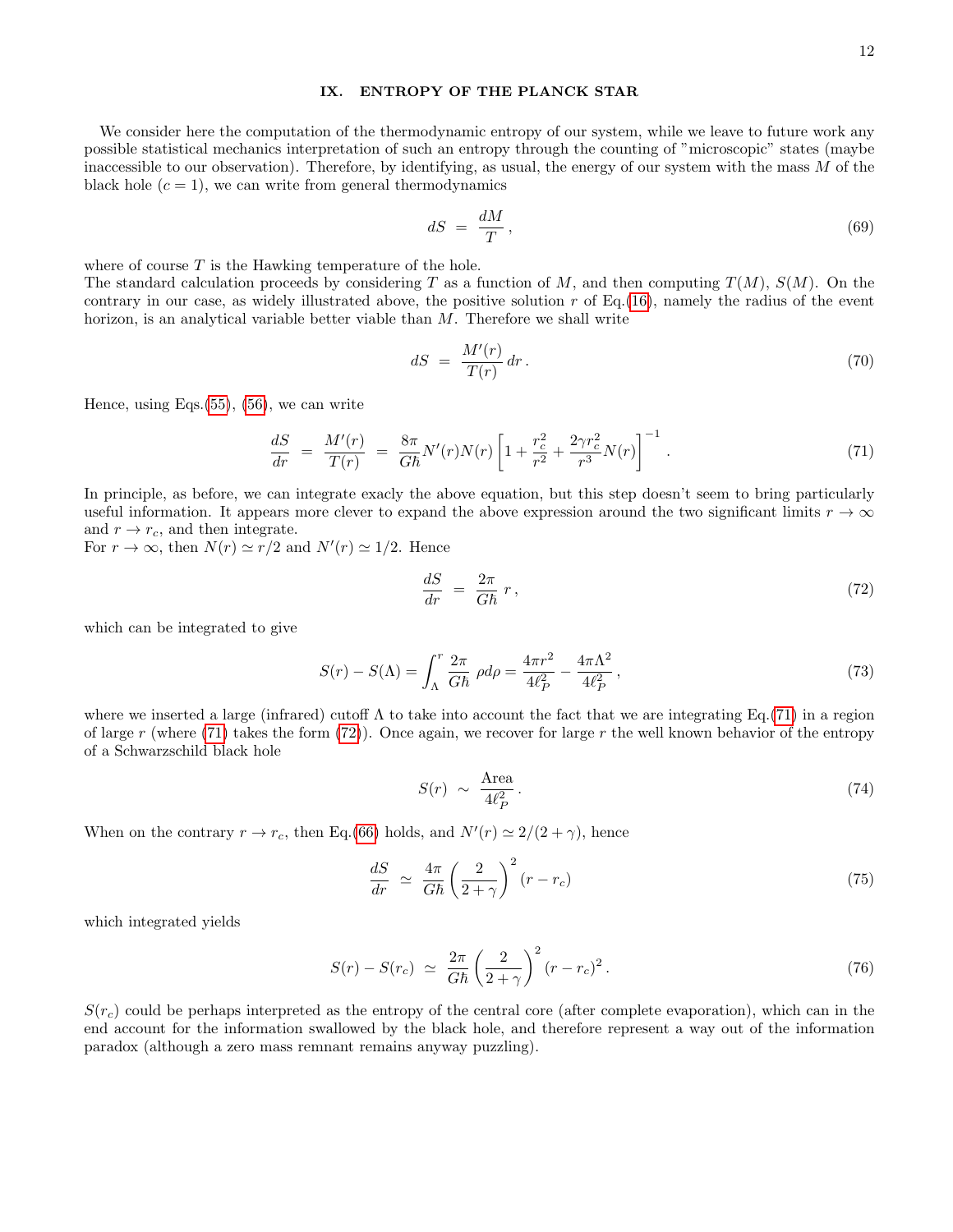### X. CONCLUSIONS

In this paper we have derived an exact value of the parameter  $\tilde{\omega}$  characterizing the spherically symmetric metric suggested by the Asymptotic Safe Gravity approach. The result has been obtained by comparing the corrected Newtonian potential computed through ASG, with the analog correction suggested by the Donoghue approach to GR as a low energy effective QFT. The decisive novelty in respect to the previously computed values of  $\tilde{\omega}$  is that we get a negative value of  $\tilde{\omega}$ , and this because we used the more recent results [\[38–](#page-13-8)[40\]](#page-13-13) of Donoghue, Khriplovich, and collaborators.

The fact that  $\tilde{\omega} < 0$  completely changes the geometry of the ASG "improved" black hole metric. Previously unexplored aspects of this metric have been studied, the most relevant one being the presence of a finite-size singularity at the core of the black hole. Surprisingly, the size of this "black core" results to be exactly what needed to describe the so called Planck stars. These objects were introduced years ago on the basis of semi-qualitative arguments [\[42\]](#page-13-5), while in our context they appear as a natural mathematical consequence of the ASG metric with a negative  $\tilde{\omega}$  parameter (see also e.g. [\[48\]](#page-13-18)).

Hawking temperature, specific heat, emission rate equation, and thermodynamic entropy have been studied for our Planck star metric, and they yield illuminating insights. It is worth mentioning that the phenomenology of these objects could be quite rich, and presents both astrophysical and cosmological signatures, in particular in the realm of (primordial) black hole evaporation [\[49\]](#page-13-19). As a Planck star evaporates, with a hard core of finite positive size, then the final explosion may occur at macroscopic scale. So, Planck star explosions could be naturally associated with some of the measured short gamma-ray bursts (SGRBs) [\[50\]](#page-13-20). In Ref. [\[51\]](#page-13-21) authors estimated that several short gamma-ray bursts per day, around 10 MeV, with isotropic distribution, can be expected coming from a region of a few hundred light years around us. On the other hand, also fast radio bursts, strong signals with millisecond duration, which are probably of extragalactic origin, have been shown in Ref. [\[52\]](#page-13-22) to have wavelengths not far from the expected size of the exploding hole.

On the theoretical side, further investigations, aimed to better understand Penrose diagrams, energy conditions, singularity theorems, quasi-normal modes, as well as a statistical interpretation of entropy and information paradox, related to this kind of metrics are being carried out, and will appear in forthcoming works.

- <span id="page-12-0"></span>[1] T. Jacobson, *Phys. Rev. Lett.*, **75** 1260 (1995).
- [2] A. Connes, *Commun. Math. Phys.*, **182** 155 (1996).
- [3] M. Reuter, *Phys. Rev.*, D **57** 971 (1998).
- [4] C. Rovelli, *Living Rev. Rel.*, **1** 1 (1998).
- [5] A. Ashtekar, *New J. Phys.*, **7** 198 (2005).
- [6] P. Horava, *Phys. Rev.*, D **79** 084008 (2009).
- <span id="page-12-1"></span>[7] E.P. Verlinde, *JHEP*, **04** 029 (2011).
- <span id="page-12-2"></span>[8] B. Koch, I.A. Reyes,  $\tilde{A}$ . Rincon, *Class. Quant. Grav.*, **33** (22) 225010 (2016).
- [9] A. Rincon, E. Contreras, P. Bargueno, B. Koch, G. Panotopoulos, A. Hernandez-Arboleda, Eur.Phys.J.C ˜ 77 (7) 494 (2017).
- <span id="page-12-9"></span>[10] E. Contreras, A. Rincon, B. Koch, P. Bargueno, *Int. J. Mod. Phys.*, D **27** (03) 1850032 (2017).
- [11] Ä. Rincon, G. Panotopoulos, *Phys. Rev.*, D **97** (2) 024027 (2018).
- [12] E. Contreras, A. Rincon, B. Koch, P. Bargueno, *Eur. Phys. J.*, C **78** (3) 246 (2018).
- [13] A. Rincon, E. Contreras, P. Bargueno, B. Koch, *Eur. Phys. J. Plus*, 134 (11) 557 (2019).
- <span id="page-12-3"></span>[14] E. Contreras, P. Bargueno, *Mod. Phys. Lett.*, A 33 (32) 1850184 (2018).
- <span id="page-12-4"></span>[15] A. Bonanno, M. Reuter, *Phys. Rev.*, D **62** 043008 (2000).
- [16] A. Bonanno, M. Reuter, *Phys. Rev.*, D **65** 043508 (2002).
- <span id="page-12-5"></span>[17] M. Reuter, H. Weyer, Phys. Rev., D 69 104022 (2004).
- <span id="page-12-6"></span>[18] A.Platania, Front. in Phys., **8** 188 (2020).
- [19] A.Bonanno, M. Reuter, Int. J. Mod. Phys. D, 13 107 (2004).
- [20] A. Bonanno, M. Reuter, *Phys. Lett. B*, **527** 9 (2002).
- [21] L.H. Liu, T. Prokopec, A. Starobinsky, Phys. Rev. D, 98 (4) 043505 (2018).
- [22] M. Hindmarsh, I.D. Saltas, *Phys. Rev. D*, **86** 064029 (2012).
- [23] A. Platania, *Eur. Phys. J. C*, **79** (6) 470 (2019).
- [24] R. Moti, A. Shojai, *Int. J. Mod. Phys. A*, **35** 2050016 (2020).
- [25] B. Koch, F. Saueressig, *Class. Quant. Grav.*, **31** 015006 (2014).
- <span id="page-12-7"></span>[26] B. Koch, F. Saueressig, Int. J. Mod. Phys. A **29** (2014) no.8, 1430011.
- <span id="page-12-8"></span>[27] F. Saueressig, N. Alkofer, G. D'Odorico, F. Vidotto, PoS FFP14 (2016), 174.
- [28] A. Bonanno, B. Koch, A. Platania, Class. Quant. Grav., 34 (9) 095012 (2017).
- [29] Dao-Jun Liu, Bin Yang, Yong-Jia Zhai, Xin-Zhou Li, Class. Quant. Grav., 29 145009 (2012).